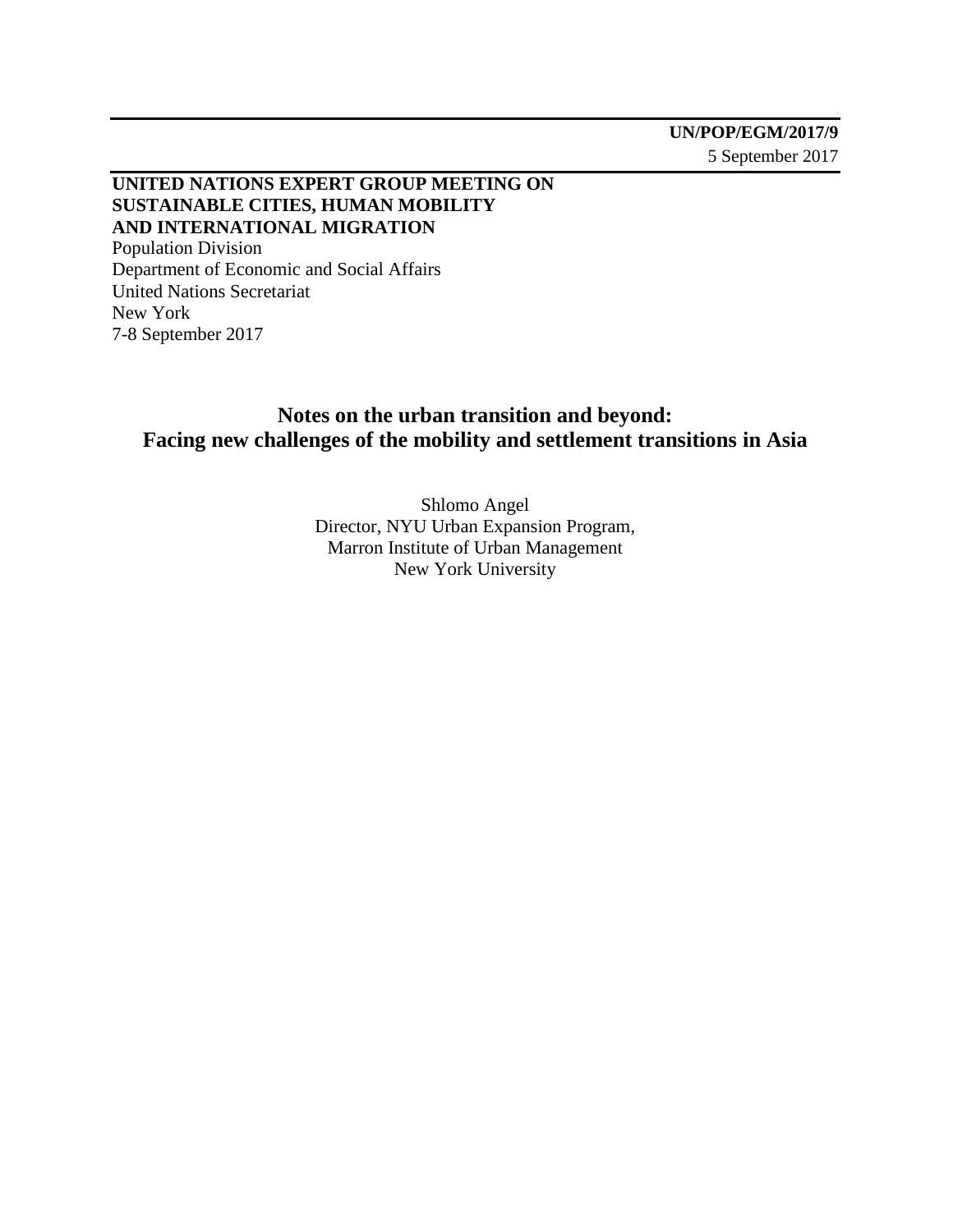# Notes on the Urbanization of Our Planet

Professor Shlomo Angel, Director, NYU Urban Expansion Program at the Marron Institute of Urban Management, New York University

To be presented at the Expert Group Meeting on Sustainable Cities, Human Mobility and International Migration, hosted by the UN Population Division, UNDESA, United Nations, New York, September 2017.

 $\bullet$ 

## **The Urbanization Project:**

The *Urbanization Project*—the massive movement of people from being closer to the land to being closer to each other—started in earnest in 1800, when 5-10% of the people lived in cities, and is likely to end by 2100, when 75-80% will live in cities.

 $\bullet$ 

## **The Year 2100**:

By the end of this century the *Urbanization Project* will be over. Our cities will then have to be recycled and rebuilt rather than built afresh from the ground up. The window of opportunity for building our cities from the ground up is now closing.

 $\bullet$ 

## **Declining urban growth rates:**

Contrary to common perceptions, the growth rate of the world's urban population has been in constant decline, at least since 1950. It was 3.1% per annum circa 1950,  $2.3\%$  circa 2000, and it is expected to decline to  $1.0\%$  per annum by 2050.

 $\bullet$ 

## **The urban population will stabilize by 2100:**

If the world's urban population continues to grow at an average rate of  $0.5\%$ between 2050 and 2100, it can now be expected to stabilize at 8 billion people, twice the world's urban population in 2015, estimated at 3.96 billion.

 $\bullet$ 

## **On the doubling of the urban population since 1959:**

The world's urban population will thus double, one last time, in the 85 years between 2015 and 2100. In comparison, it doubled in only 25 years between 1959 and 1984, and it doubled again in only 31 years between 1984 and 2015.

 $\bullet$ 

## **On tripling the present areas of cities by 2100:**

We estimate that if the world's urban population doubles by 2100 then, given present trends, the area occupied by cities—their urban extents—will triple. Urban extents increase faster than populations largely because of economic growth.

 $\bullet$ 

#### **Explaining urban extents:**

Urban extents are largely a function of population and per capita income. A city with twice the population of another one will have an area that is only 80% larger. A city with twice the GDP per capita will have an area that is  $55\%$  larger (figure 1).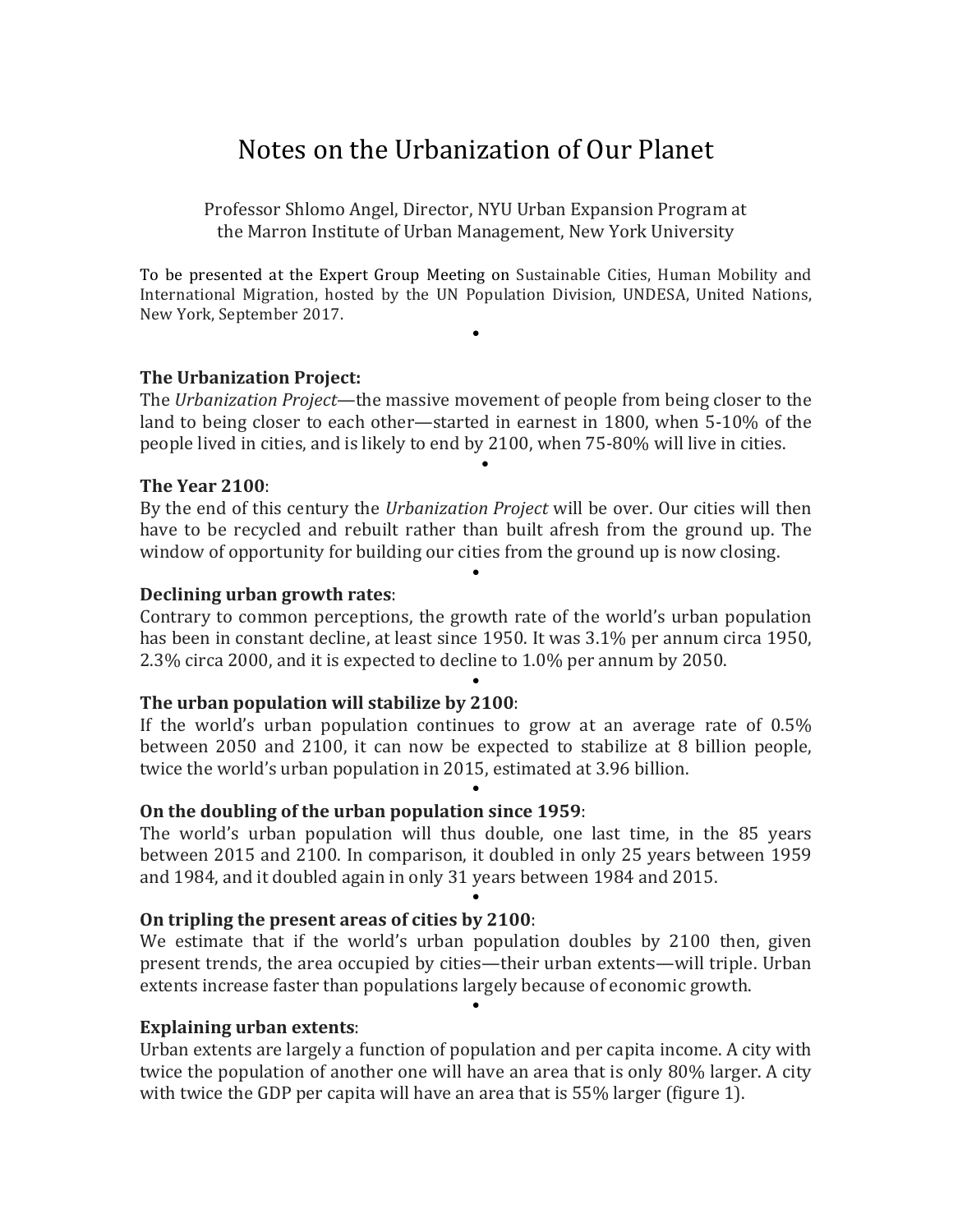

Figure 1: In 2015, Paris, France, had almost the same population but 10 times the GDP as that of Lagos, Nigeria. As a consequence, the urban extent of Paris was 3.5 times that of Lagos.  $\bullet$ 

#### **The tripling of urban extents during the 1990-2015 period:**

The urban populations of less developed countries and their GDP per capita increased approximately 2.3 times between 1990 and 2015, and the urban extent of cities in less developed countries increased 3.2 times during this period (figure 2).



Figure 2: The population of Accra, Ghana increased four-fold between 1991 and 2014. Its urban extent grew eightfold.  $\bullet$ 

#### **The share of the population living in cities:**

The share of the world's total population living in cities increased from  $30\%$  in 1950 to  $50\%$  in 2007, and to  $54\%$  by 2015. It is now scheduled to increase to  $66\%$  by 2050 and possibly, as noted earlier, to 75-80% by 2100.

 $\bullet$ 

#### **The share of the urban population in less developed countries:**

The share of the world's urban population living in less developed countries is increasing rapidly: It amounted to  $40\%$  in 1950, 69% in 2000, and  $75\%$  by 2015, and it is now expected to increase to  $82\%$  by  $2050$  and possibly to  $86\%$  by  $2100$ .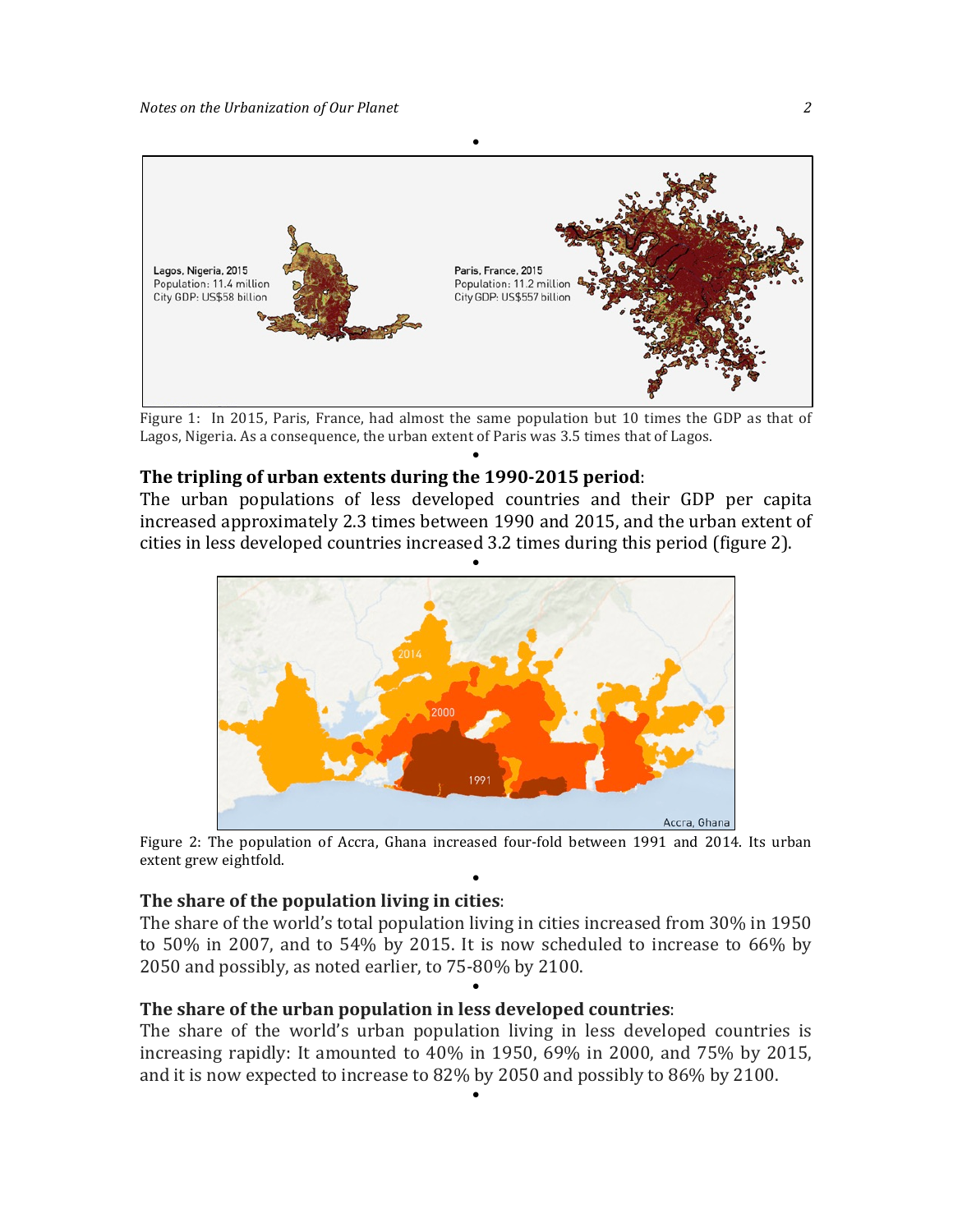## **Urban population growth, 2015-2050**:

Between 2015 and 2050, 2.25 billion people will be added to the urban population in less developed countries, compared to 130 million that will be added to the urban population in more developed countries (of which 85 million will be in the U.S.).

 $\bullet$ 

## **The 18-to-1 ratio**:

In other words, between 2015 and 2050, 18 persons will be added to the urban population in less developed countries for every single person added to the urban population in the more developed countries.

#### $\bullet$ **Two regions will absorb almost 60% of urban population growth, 2015-2050:**

Urban population growth in the coming decades will be concentrated in two world regions: One third (32.6%) in Sub-Saharan Africa and one quarter in South and Central Asia (25.6%), most of it (24.7%) in the Indian Subcontinent (figure 3).

 $\bullet$ 



Figure 3: The share of each world region in the world's urban population growth between 2015 and 2050, now estimated at 2.38 billion.  $\bullet$ 

## **Explaining the share of the population living in cities:**

The share of the population residing in cities is associated with higher levels of economic development, with smaller household sizes, and with better health outcomes, including increased life expectancy and decreased child mortality.

 $\bullet$ 

## **GDP** per capita and the level of urbanization:

A country's level of development, measured, say, by its GDP per capita increases with its level of urbanization: A  $10\%$  increase in the level of urbanization is associated with a 75% increase in GDP per capita (figure 4).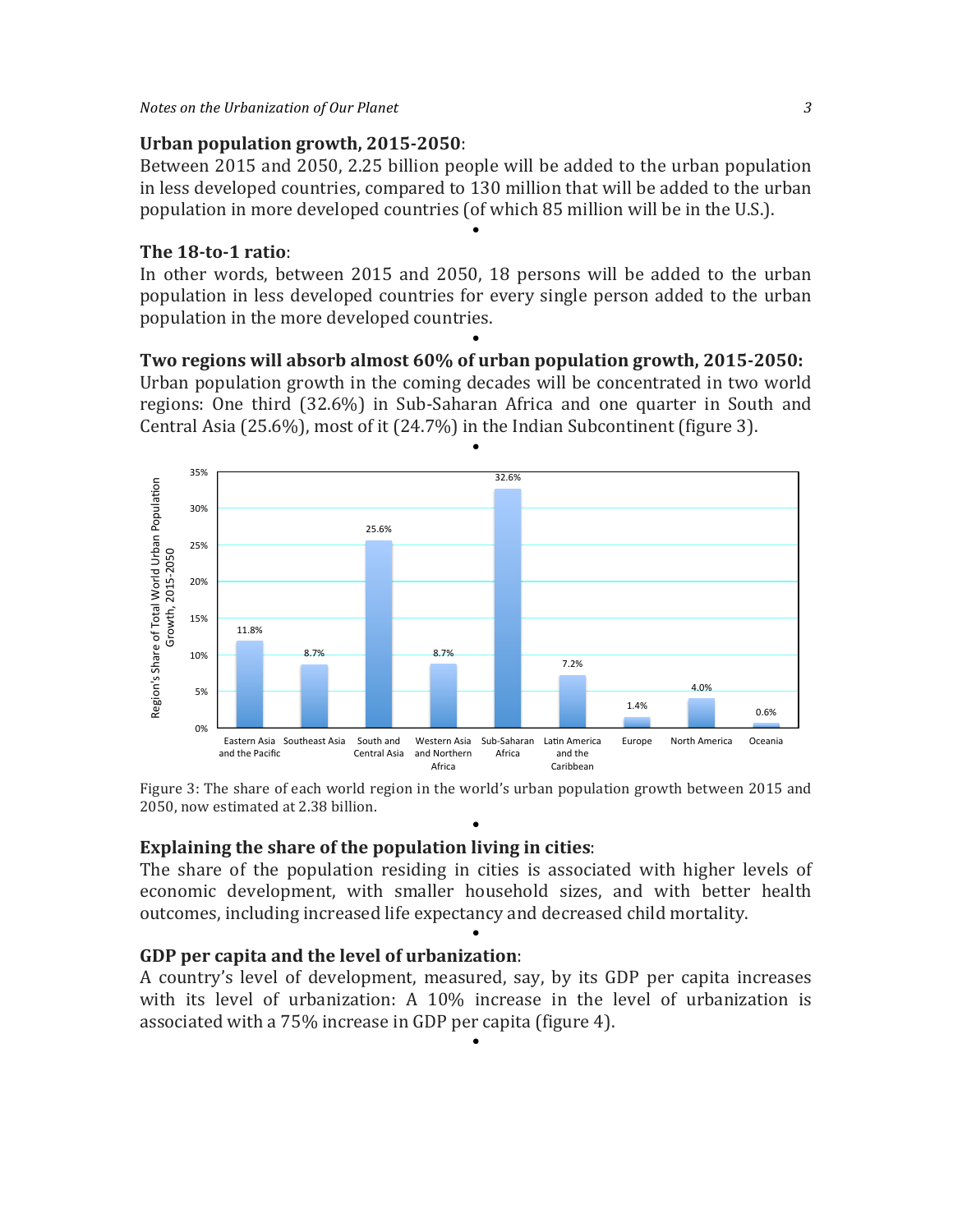

Figure 4: The relationship between the level of urbanization and the level of economic development in 143 countries than had more than one million people living in urban areas in 2015.

 $\bullet$ 

#### **Urbanization and economic development:**

This relationship also persists over time. As the level of urbanization in all world regions increased between 1960 and 2015, so did all the regions' levels of economic development, including that of Sub-Saharan Africa (figure 5).



Figure 5: The relationship between the level of urbanization and the level of economic development in 7 world regions over time, showing values for six dates: 1960, 1970, 1980, 1990, 2000, and 2015.  $\bullet$ 

#### **Urbanization and public health:**

As the level of urbanization in all world regions increased between 1960 and 2015, life expectancy at birth, a key public health indicator, increased systematically in all regions, and by as much as 27 years in the Asia and Pacific region (figure 6).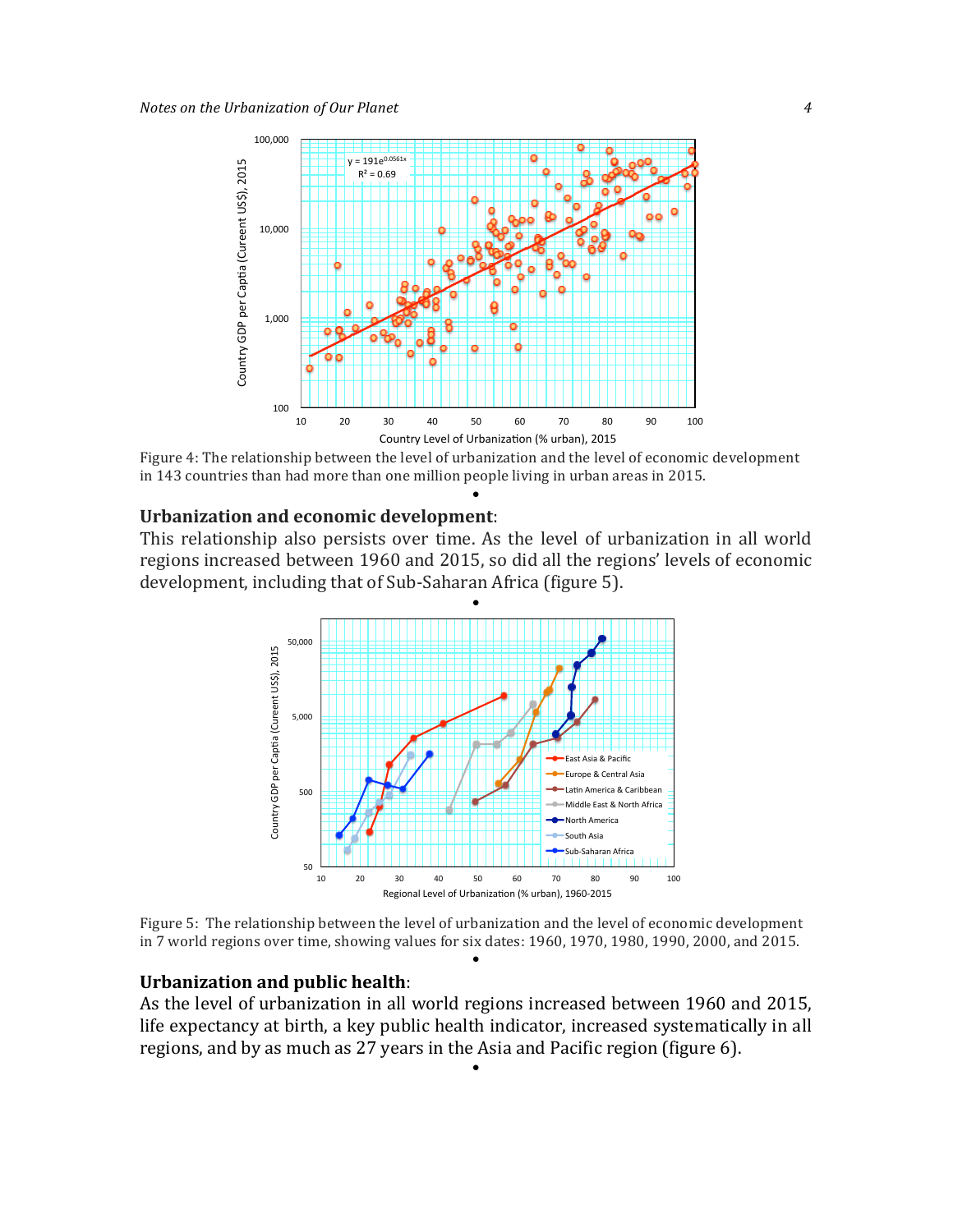

Figure 6: The relationship between the level of urbanization and life expectancy at birth in 7 world regions over time, showing values for six dates: 1960, 1970, 1980, 1990, 2000, and 2015.

 $\bullet$ 

#### **What is a city?**

We define a city by the limit of its built-up area, referred to in ancient Rome as its extrema tectorum. A city is defined by the set of enumeration districts that encompass its contiguous built-up area and the open spaces within it (figure 7).



Figure 7: The contiguous built-up area of São Paulo, Brazil, in 2014, stretching across 31 municipalities, is considered by our definition to be a single city.  $\bullet$ 

#### **The universe of cities:**

Given this definition of a city, there were altogether  $4,231$  cities in the world that accommodated populations of 100,000 people or more in 2010. We refer to these cities, taken together, as the 2010 Universe of Cities (figure 8).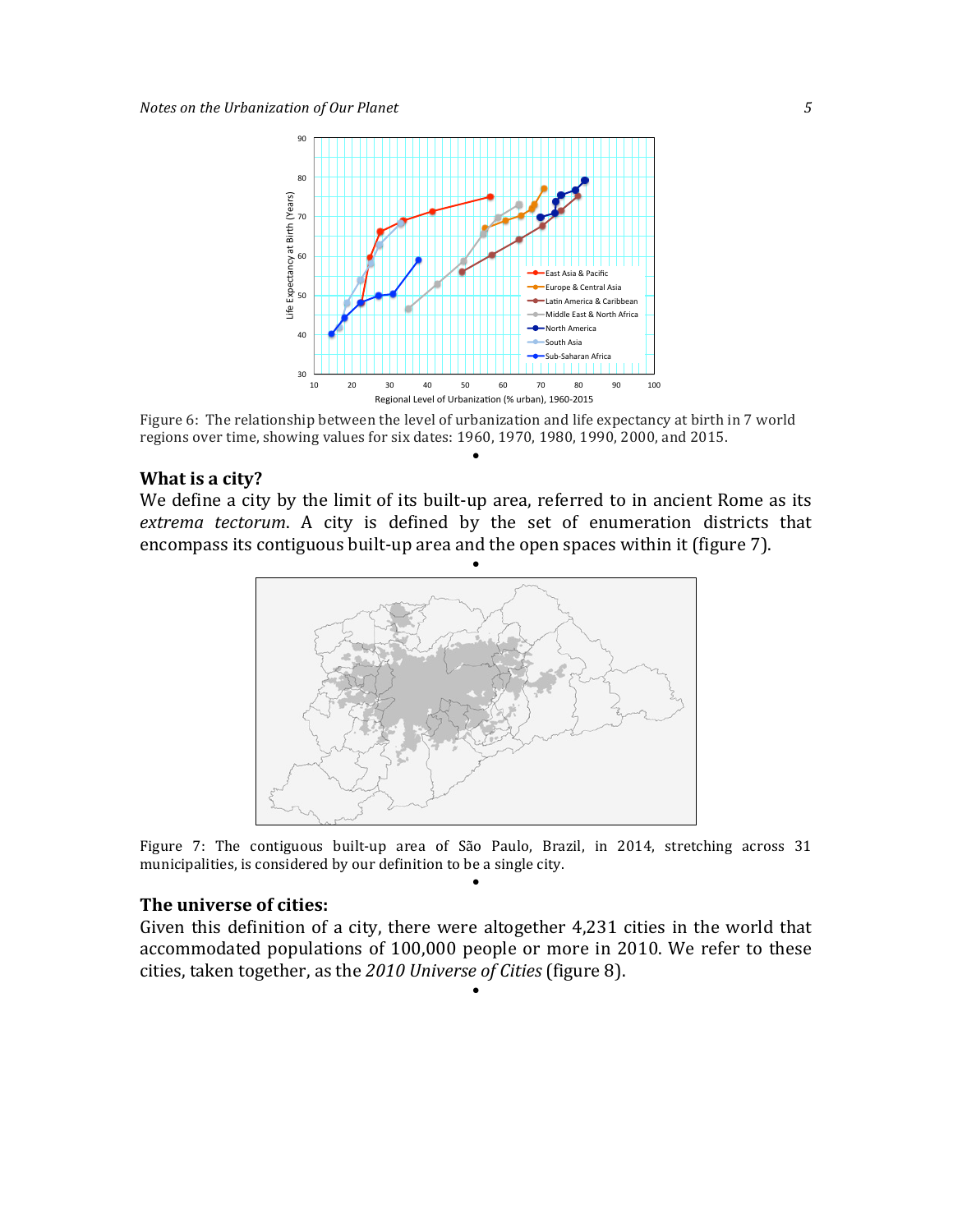

Figure 8: The 2010 universe of cities, containing all 4,231 cities that had 100,000 people or more in 2010.

 $\bullet$ 

#### **All city-size ranges contain similar total populations:**

If we arrange the cities in the Universe of Cities into population-size ranges, where the higher limit of the range is twice the size of its lower limit, we find that the total population in each size range is not that different from that of others (figure 9).



Figure 9: The 4,231 cities in the 2010 universe of cities, arranged into size ranges, with the higher limit of a range twice the population size of the lower limit, showing that all ranges contained similar total population.

 $\bullet$ 

#### **Cities of different population sizes are growing at the same rate:**

Gibrat's Law postulates that the populations of cities of different sizes should, on average, grow at the same rate. They do, as figure 10 shows. The growth rates shown are individual city growth rates net of the national average city growth rate.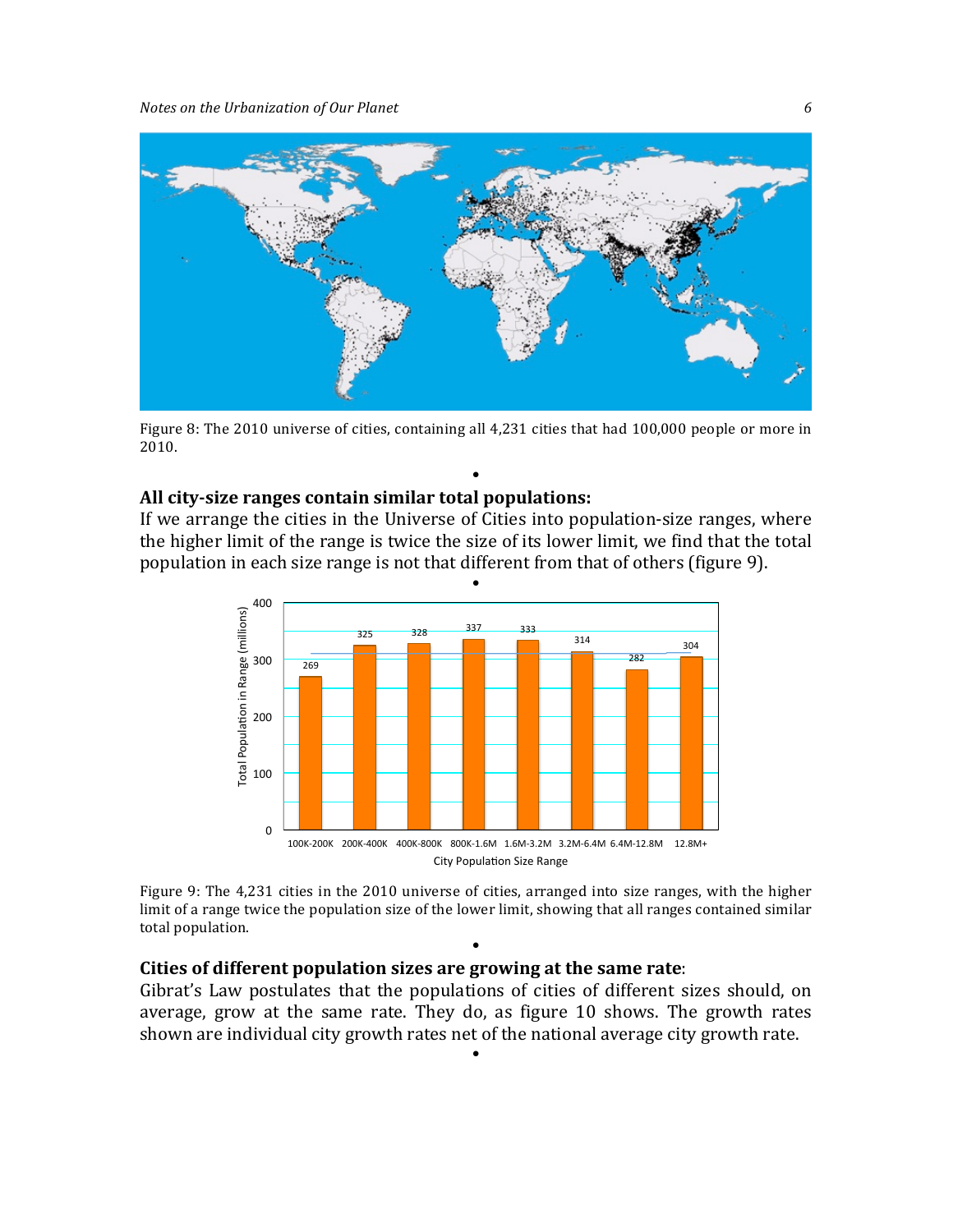

Figure 10: Individual city population annual growth rates, net of the national average city population growth rates, for all  $4,231$  cities in the universe of cities for  $2000-2010$ , and the average annual population growth rate for different city population ranges for the same period.

 $\bullet$ 

#### **There are discrepancies between country definitions of 'urban':**

Given the earlier results, we expect the total urban population of a country be a fixed multiple of the total population of its cities with 100,000 people or more. A comparison with UN urban population data shows serious discrepancies (figure 11).



Share of Country's Population in Cities, 2010 (percent)

Figure 11: The ratio of the urban population in cities of  $100,000$  or more in 2010 and the UN Population estimate of the total urban population in the country for 61 larger countries that had 10 or more cities of 100,000 people or more in 2010, arranged by country level of urbanization in 2010.  $\bullet$ 

#### **Explaining differences in what constitutes 'urban':**

Much of the data gathering on cities does not have a rigorous spatial framework. In the near future we will be able to estimate urban population at all city sizes with a consistent definition for all countries that may yield more reasonable results.